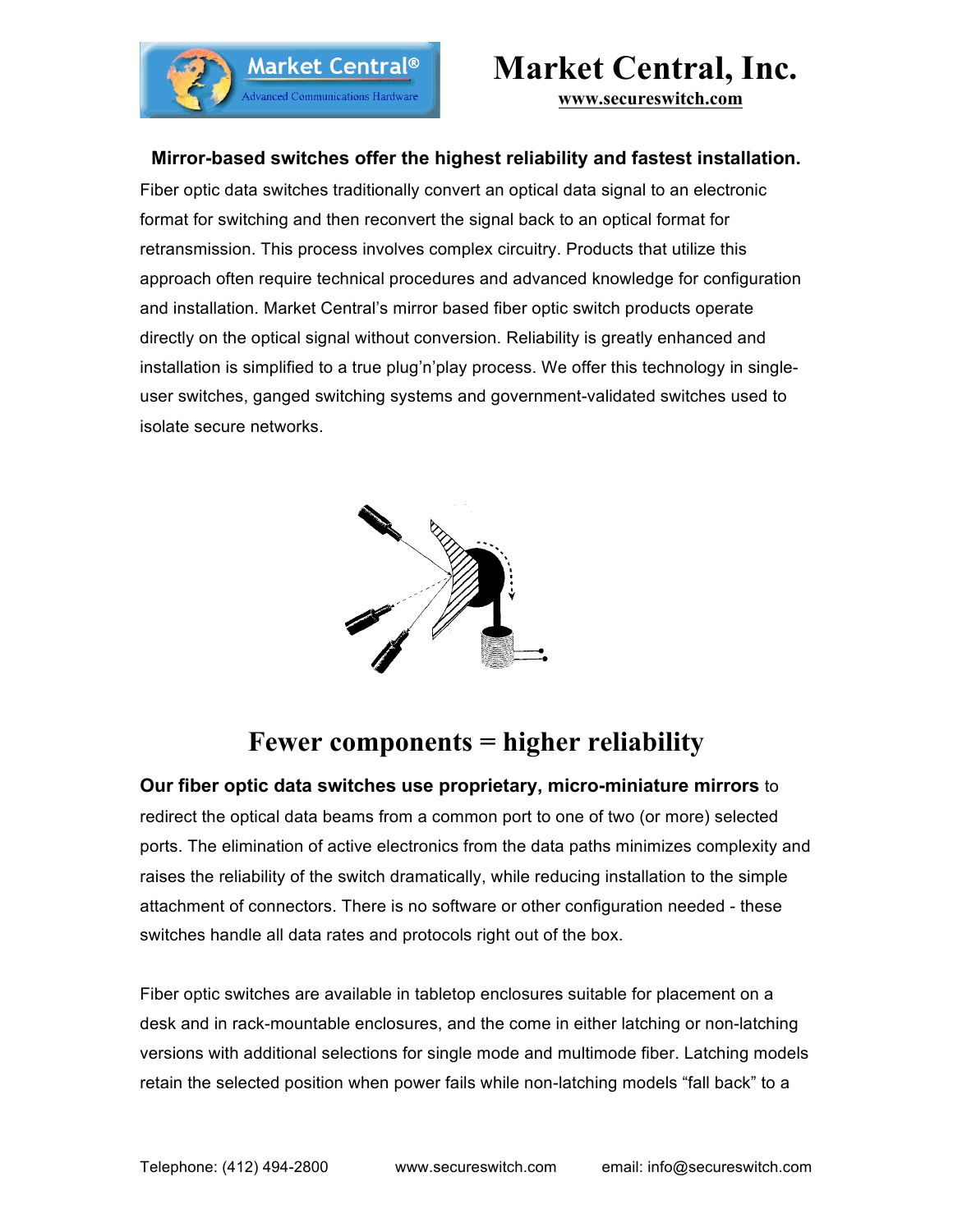

predefined connection when power fails or is removed. Both latching and non-latching models continue to pass data even when power to the switch fails – something no electronics based switch can do.

Market Central shipped its first mirror-based fiber optic data switched based in 1986 and has shipped thousands since that time. The earliest of these switches would still handle the latest high-speed fiber optic signals of today, testifying to the resistance of this technology to obsolescence.

#### **Features**

- § Micro-miniature mirrors operate directly on the optical data beam, and the solenoid-based approach used in these mechanisms has more than 100 years of proven reliability in the field.
- **Exceptionally low component count enhances reliability**
- § No configuration required supports all protocols, data rates and formats.
- § Tabletop and rack mount styles for all popular applications & environments

#### **Applications**

- § Primary / Backup switching and automatic failover switching for redundancy.
- Sharing of expensive or unique devices and peripherals.
- **Highly secure Network Access Control.**
- **International Common Criteria certified switches for data sensitive** government, military and civilian applications

#### **Summary**

Market Central's fiber optic switches use proprietary mirror-based mechanisms to switch optical data beams, avoiding the complexity associated with other electro-optical switches. Fewer components are used in the switch circuit, resulting in the highest reliability. These switches combine modern micro-mirror technology with a traditional